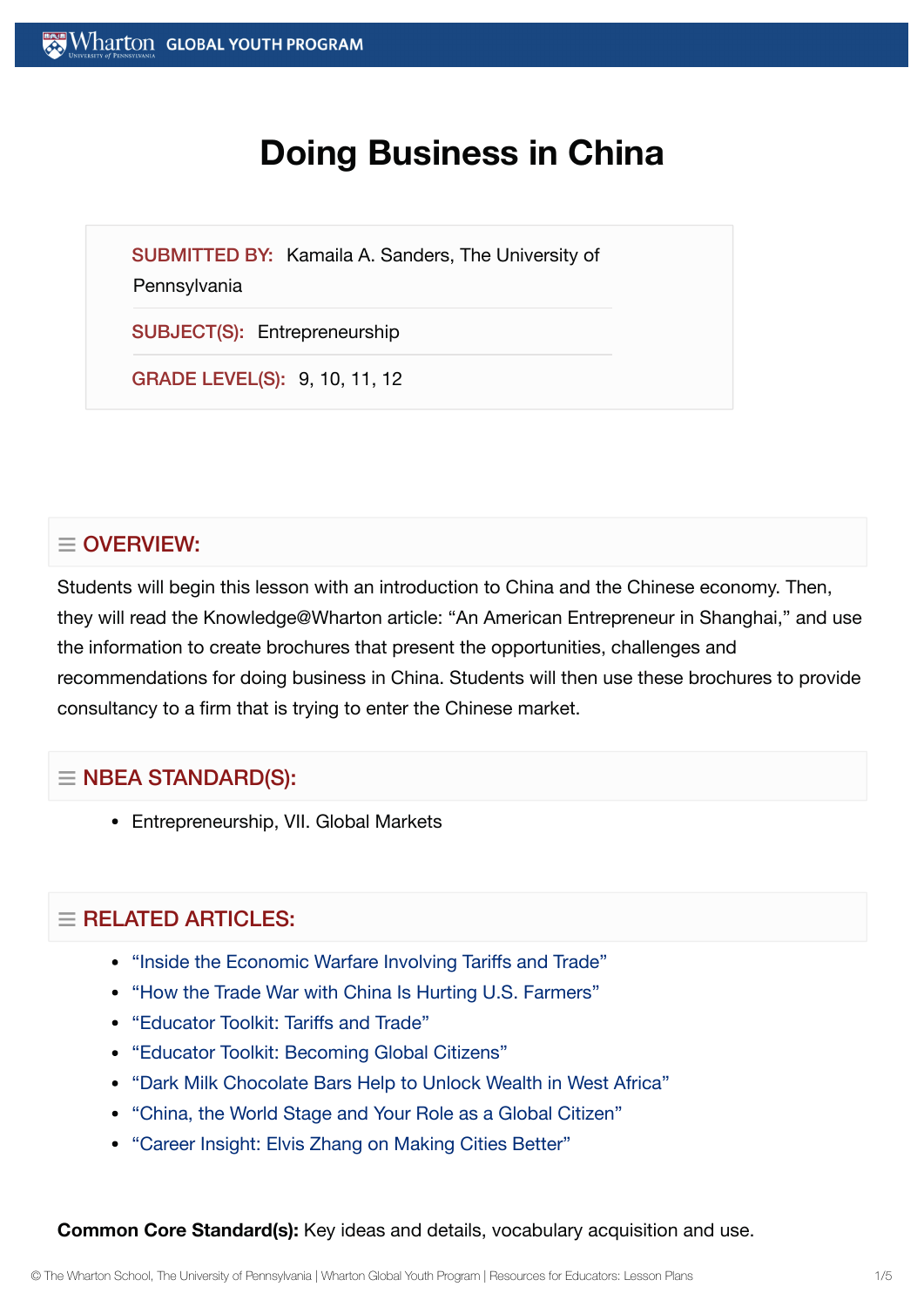**Objectives/Purposes:** To introduce students to the unique challenges and opportunities of being an entrepreneur in China

**[Knowledge@Wharton](https://knowledge.wharton.upenn.edu/article/the-tough-choice-facing-u-s-tech-firms-doing-business-in-china/) Article:** "An American [Entrepreneur](http://knowledge.wharton.upenn.edu/article.cfm?articleid=808) in Shanghai" Also, ["Th](https://knowledge.wharton.upenn.edu/article/the-tough-choice-facing-u-s-tech-firms-doing-business-in-china/)e Tough Choices for U.S. Tech Firms Doing Business in China." (the second article includes an audio podcast, if you would rather your students listen to it.)

#### **Other Resources/Materials:**

- Construction Paper
- Crayons
- PowerPoint on China
- Video on YouTube The Chinese [Middle-Class](http://www.youtube.com/watch?v=S4VbUZk1b3Y&playnext=1&list=PL96611666F91DD4B1)

## **Activity:**

1. *(15 mins)* Have students take a piece of paper and fold it three ways like a brochure. They are going to create a brochure that will inform other entrepreneurs about how to do business in China. Inside the brochure, there should be three neat sections made from the fold. Have students give each section of the brochure one of the following titles, Opportunities [for doing business in China], Challenges [of doing Business in China], and Recommendations [for doing Business in China]. Once students finish this, show a short PowerPoint slideshow that features photos and the following information on China:

- Population: about 1.42 billion
- Land Size: slightly smaller than the U.S.
- Life expectancy: 75 years
- Religion: officially atheist
- Capital City: Beijing
- Literacy rate: 92%
- Worlds largest exporter
- Show YouTube video on China's middle class

Have students take notes on this information about China and use some of the images like the flag or map to design the front page of their brochure. Some of the facts may be useful for a later activity. Discuss any reflections students have about the information.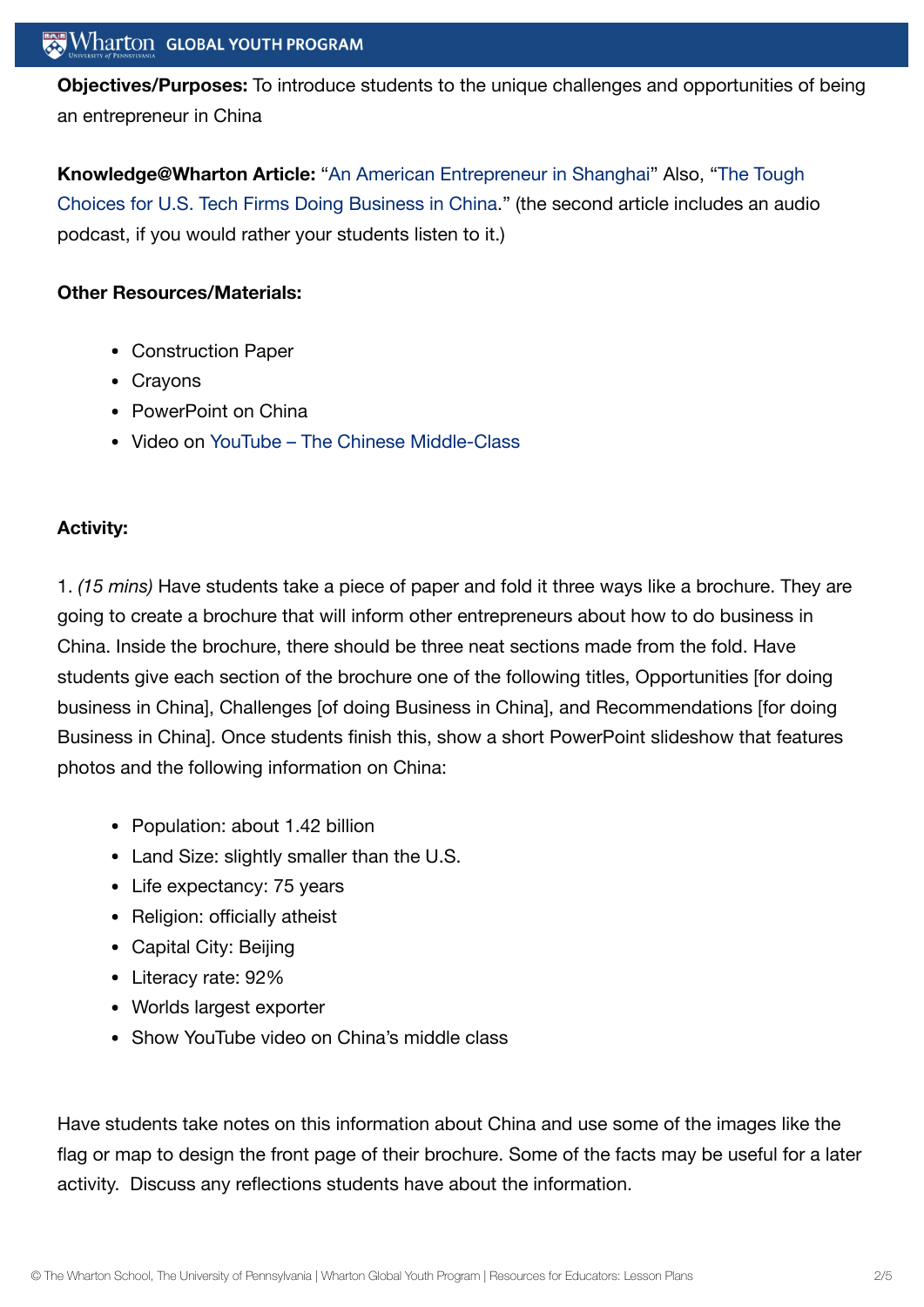#### $\mathbb{R}$  Wharton Global Youth Program

2. *(15 mins)* Next, have students read the article: "An American Entrepreneur in Shanghai," and take notes on the challenges, benefits and any recommendations mentioned in the article on doing business in China. Have a separate group read "The Tough Choices for U.S. Tech Businesses Doing Business in China." Then let them work in groups to compare answers and discuss issues related to being an entrepreneur in China. Once students have discussed this with their groups, go over the answers as a class and instruct students to add their notes on each of the three sections to their brochure. They could do it in bullet form.

#### Challenges:

- China's import bureaucracy and lack of consistency across government jurisdictions are a double-edged sword. Before China cracked down on smuggling, many multinationals smuggled products into the country. This was their only means of keeping the prices of their products competitive.
- China has complex regulatory system and operational challenges such as handling disparate local trucking suppliers.
- For small- to medium-sized businesses, finding opportunities in China is certainly challenging.
- First, the shifting sands of regulations constitute a major risk. Much business is still done in a gray area of regulations, as it is China's practice to first experiment on an informal trial basis with new reforms, and then, if they work well, to adopt them officially as "legal practice."
- Second, there are cost pressures. Beijing and Shanghai have been ranked as the 4th and 11th most expensive cities in the world for expats to live in. The key factors are the high rates of real estate rentals as well as the high prices of imported accoutrements that foreigners cherish.
- Third, cash flow is taxing from the start. Starting a business in China will require an injection of "registered capital" in US dollars in cash into a bank account in China.
- The so-called "gray gap" is a major issue. This refers to the lack of educated workers in the 38-50 year age group, which creates a gap in the supply of local managers relative to demand. The two main reasons for this gap are the closure of China's educational system during the Cultural Revolution (1965-1675) and the nascent growth of foreigninvested firms in China employing globally accepted management practices. Companies are often left relying on very bright but untested "30-somethings" for their core management teams. While this group is highly motivated, it is accustomed to rocket-like advancement and is not bashful when courted by headhunters anxious to help them "trade up."
- Sweeping counter-terrorism legislation that will impact technology firms.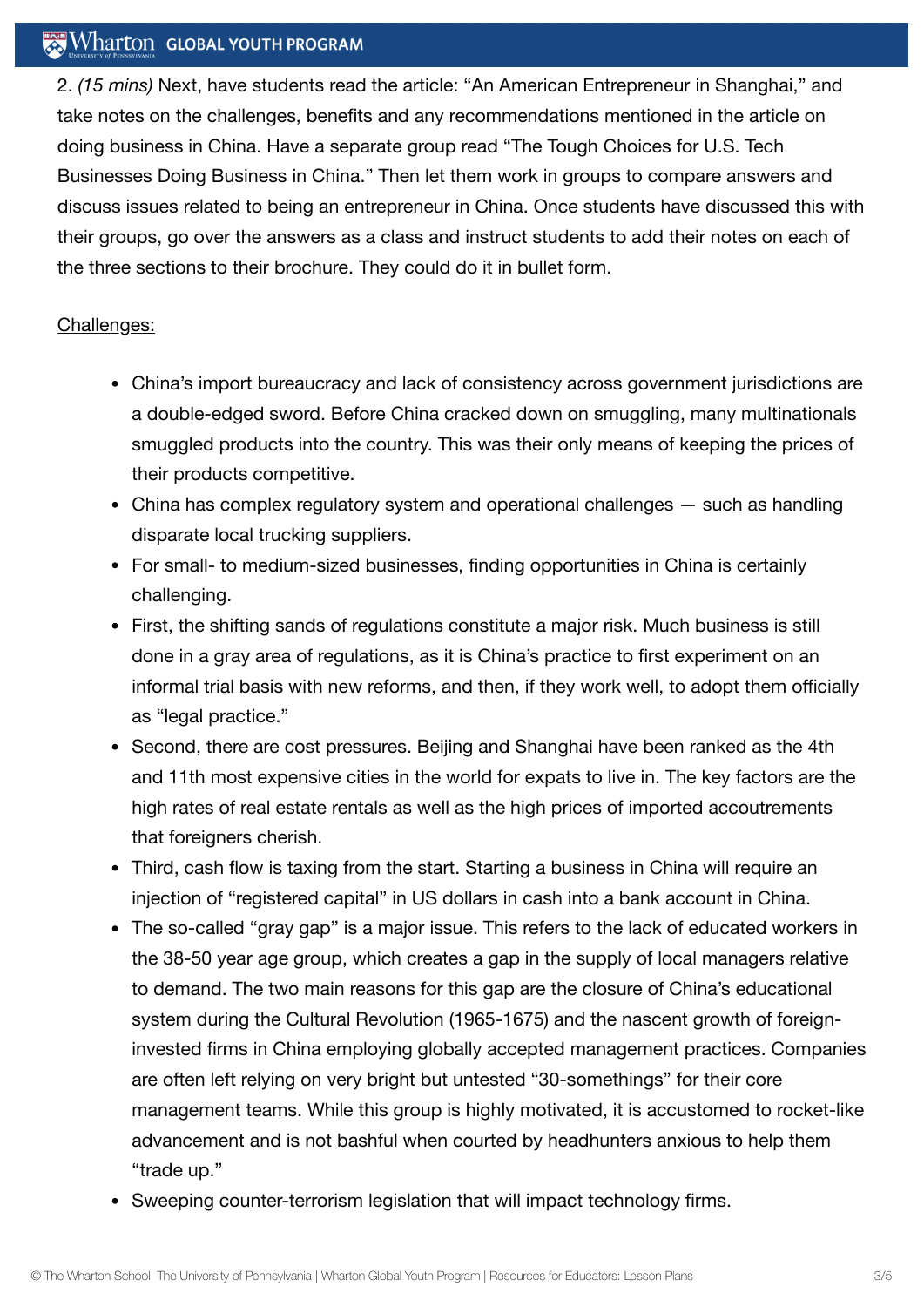#### Benefits:

- Found a ready client base for the services offered.
- Average duty rates are dropping after China's entry into the WTO.
- China's top attractions include its huge market, its growing computer, Internet and cell phone penetration and a relatively well-educated population.

#### Recommendations:

- Create the need for specific local market expertise to make the supply chain work smoothly.
- The key to success in China is getting products to the customers with little hassle and providing reliable spare parts and service support.
- My first suggestion for small- or medium-sized firms is that they should explore the resources that governments provide.
- Second, check out the chambers of commerce. Almost every major trading nation has an active Chamber of Commerce in China. For instance, in Shanghai, the Chamber of Commerce offers a briefing in which a visiting company can sit down with three to five general managers of American companies in Shanghai and ask away! The Chamber also offers a formal FDI (foreign direct investment) presentation, sharing lessons learned in various disciplines, including marketing, HR, logistics, legal, etc. Such programs are available for a nominal fee and are worth their weight in gold.
- Third, it might be helpful to work with consultants. China has a healthy community of consultants, ranging from the global giants to freelance foreigners. Again, chambers of commerce can be an excellent place to get a good view of your choice of consultants. Regardless of the size of your business, it's advisable to have professional assistance before you drop money into China, even at the behest of a trustworthy Chinese employee. China is a complex place that must be looked at objectively, and getting a second opinion never hurts.

**Tying It All Together:** *(15 mins)* By now, students should have completed their brochures on how to do business in China. For the next activity, students are going to work in groups to use the information they have just compiled in their brochure to provide consultancy to a firm wanting to expand its enterprise into China. Students will receive basic information on the firm such as:

- What products do they make?
- Who buys their products?